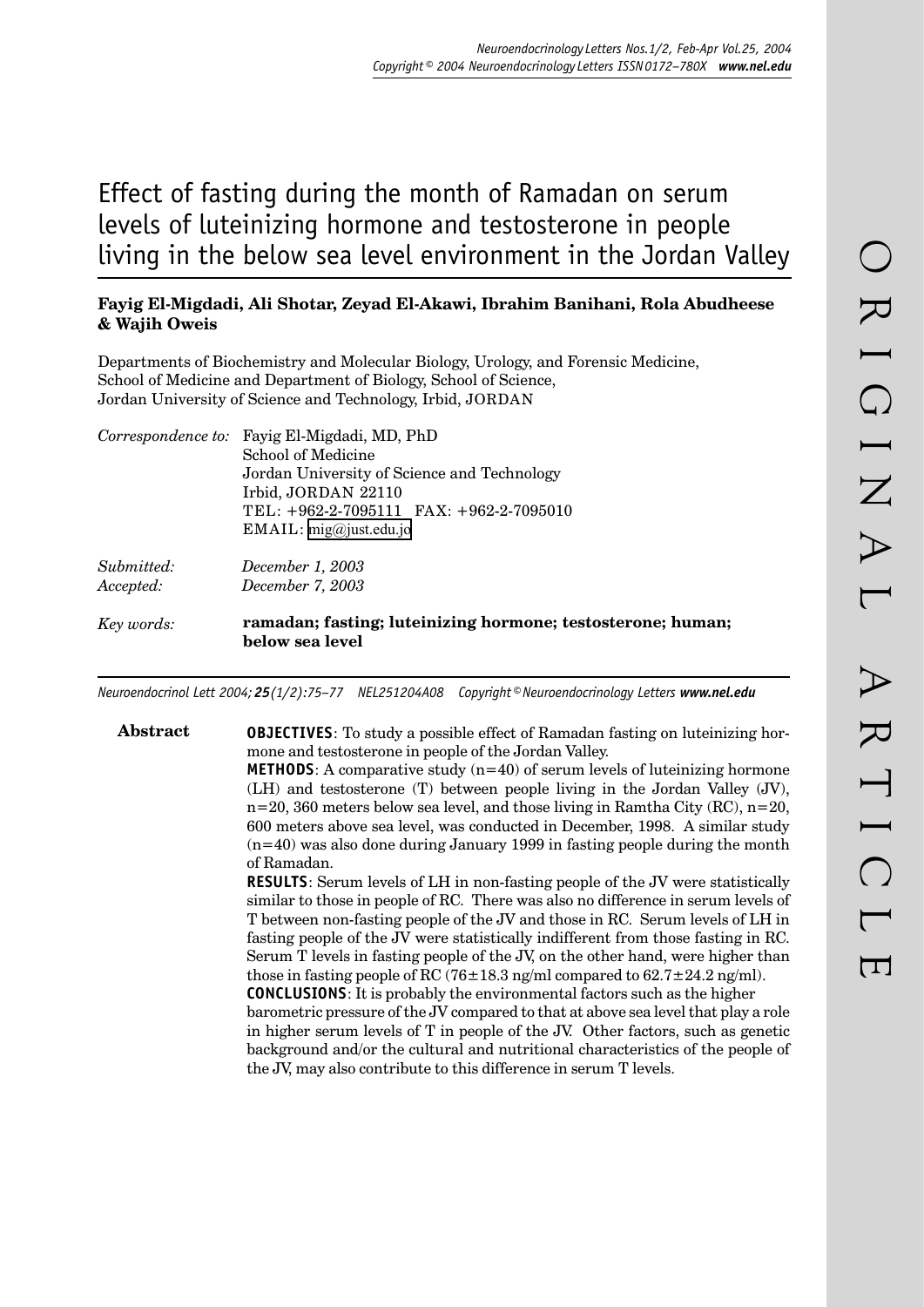## **Introduction**

The pituitary secretion of adrenocorticotropic hormone (ACTH) and plasma levels of cortisol (F) in male high-school students were shown to be significantlyincreased by fasting during the month of Ramadan (1). This effect of stress from fasting in Ramadan on plasma levels of ACTH and F seems to be altitudeindependent. Another report by our laboratories had suggested that exercise in trained athletes, another stress factor, causes an increase in serum levels of luteinizing hormone (LH) and testosterone (T) in an altitude-dependent fashion (2). These changes in hormonal homeostasis by exercise and fasting seem to be different in people of the below sea level environment in the Jordan Valley (JV) from those changes in people of above sea level environment. Ramadan fasting seems to alter the rhythmic pattern of a number of steroid and pituitary hormones as well as thyroid hormones (3).

North and South Shouna are located 320–360 meters below sea level in the JV. As control, Ramtha and Irbid cities were chosen as locations for above sea level (550–650 meters). In this study, the effect of fasting during the month of Ramadan on serum levels of LH and of T was investigated. The subjects were chosen from male high-school students of both above and below sea level towns. These experiments were done twice, once in during Ramadan in 1998–1999 and another time during Ramadan 1999–2000. There were minimal differences in the air temperature between the North and South Shouna in the JV and the locations above sea level (Ramtha and Irbid) during December 1998 (and December 1999) and January 1999 (and January 2000).

#### *Experimental design and Methodology*

A group  $(n=20)$  of adult, clinically healthy male students, aging 17–25 years old was selected from high schools in Ramtha and in Irbid; another similar group (n=20) was also selected in North and South Shouna in the JV. Sample collection and hormonal measurements were done on December, 1998 (non-fasting) and on January 1999 (fasting). This experiment was repeated, using other similar in gender and age groups of students, on December 1999 and on January 2000. Five milliliters of venous blood (antecubital) was withdrawn from each non-fasting students between 3 p.m. and 4 p.m.; from fasting people, following at least 12 hour-fast, also between 3 p.m. and 4 p.m. Serum was prepared from the collected blood samples. Serum levels of T and LH were determined by radioimmunoassay (RIA) using the available commercial Kits from DPC (Los Angeles, CA, U.S.A.).

The data for each group were averaged for the two years ( $n=40$ ) and expressed as mean  $\pm$  standard deviation (SD). Differences in the values of means were subjected to unpaired Student *t*-test. P values were considered significant where P is less than 0.05.

| <b>Table 1.</b> Effect of fasting during the month of Ramadan on serum |
|------------------------------------------------------------------------|
| levels of lute inizing hormone (LH) in male high-school students       |

| Hormone | Ramtha and Irbid |               | North and South Shouna |                 |  |
|---------|------------------|---------------|------------------------|-----------------|--|
|         | Non-fasting      | Fasting       | Non-fasting            | Fasting         |  |
| LН      | $2.3 \pm 1.6$    | $3.3 \pm 1.9$ | $1.4 \pm 0.7$          | $13.3 \pm 1.3*$ |  |
|         |                  |               |                        |                 |  |

\*p value < 0.05 compared to that in non-fasting students of North and South Shouna.

| <b>Table 2.</b> Effect of fasting during the month of Ramadan on serum<br>levels of testosterone (T) in male high-school students                |                  |                 |                        |                 |  |  |  |
|--------------------------------------------------------------------------------------------------------------------------------------------------|------------------|-----------------|------------------------|-----------------|--|--|--|
| Hormonel                                                                                                                                         | Ramtha and Irbid |                 | North and South Shouna |                 |  |  |  |
|                                                                                                                                                  | Non-fasting      | Fasting         | Non-fasting            | Fasting         |  |  |  |
|                                                                                                                                                  | $66.3 \pm 11.4$  | $62.7 \pm 14.3$ | $54.9 \pm 7.3$         | $76.2 \pm 8.1*$ |  |  |  |
| $*$ p value < 0.05 compared to that in non-fasting students of North<br>and South Shouna and to that in fasting students of Ramtha and<br>Irbid. |                  |                 |                        |                 |  |  |  |

## **Results and discussion**

Serum levels of LH in male non-fasting high-school students of North and South Shouna were statistically similar to those living in Ramtha and Irbid (Table 1). During fasting in the month of Ramadan, LH levels were also similar in students of the two areas (North and South Shouna compared with Ramtha and Irbid). Fasting, on the other hand, caused a significant increase in serum LH levels only in students of the North and South Shouna, as seen in Table 1. It seems likely that pituitary secretion of LH is enhanced during fasting in the below sea level environment in the towns of the Jordan Valley, North and South Shouna. The environmental and genetic factors of the Jordan Valley may both contribute to the effects of the fasting in Ramadan in the people of this location. However, the mechanism by which this effect is expressed is yet to be investigated.

In similar fashion to serum levels of LH, serum T levels in male non-fasting high-school students of North and South Shouna were similar to those of living in Ramtha and Irbid (Table 2). It seems likely that LH secretion plays a major role in serum levels of T in male subjects. This is in agreement with the known facts and what is reported in the literature (4–7). Serum levels of T in fasting students of the Jordan Valley (North and South Shouna) were significantly higher than those in fasting students of Ramtha and Irbid  $(76.2\pm8.1 \text{ vs. } 62.7\pm14.3)$ . In addition, fasting caused a significant increase in serum levels of T only in male students of North and South Shouna of the Jordan Valley, as evident from the data in Table 2  $(76.2 \pm 8.1)$ vs.  $54.9 \pm 7.3$ ). This is similar to the effect of fasting on LH levels in North and South Shouna (Table 1). It is perhaps LH levels that play a major role in T secretion during fasting. However, the mechanism, by which this process is regulated, seems to be more complex. This is based on the fact that T levels in fasting people of the below sea level environment in the Jordan Val-